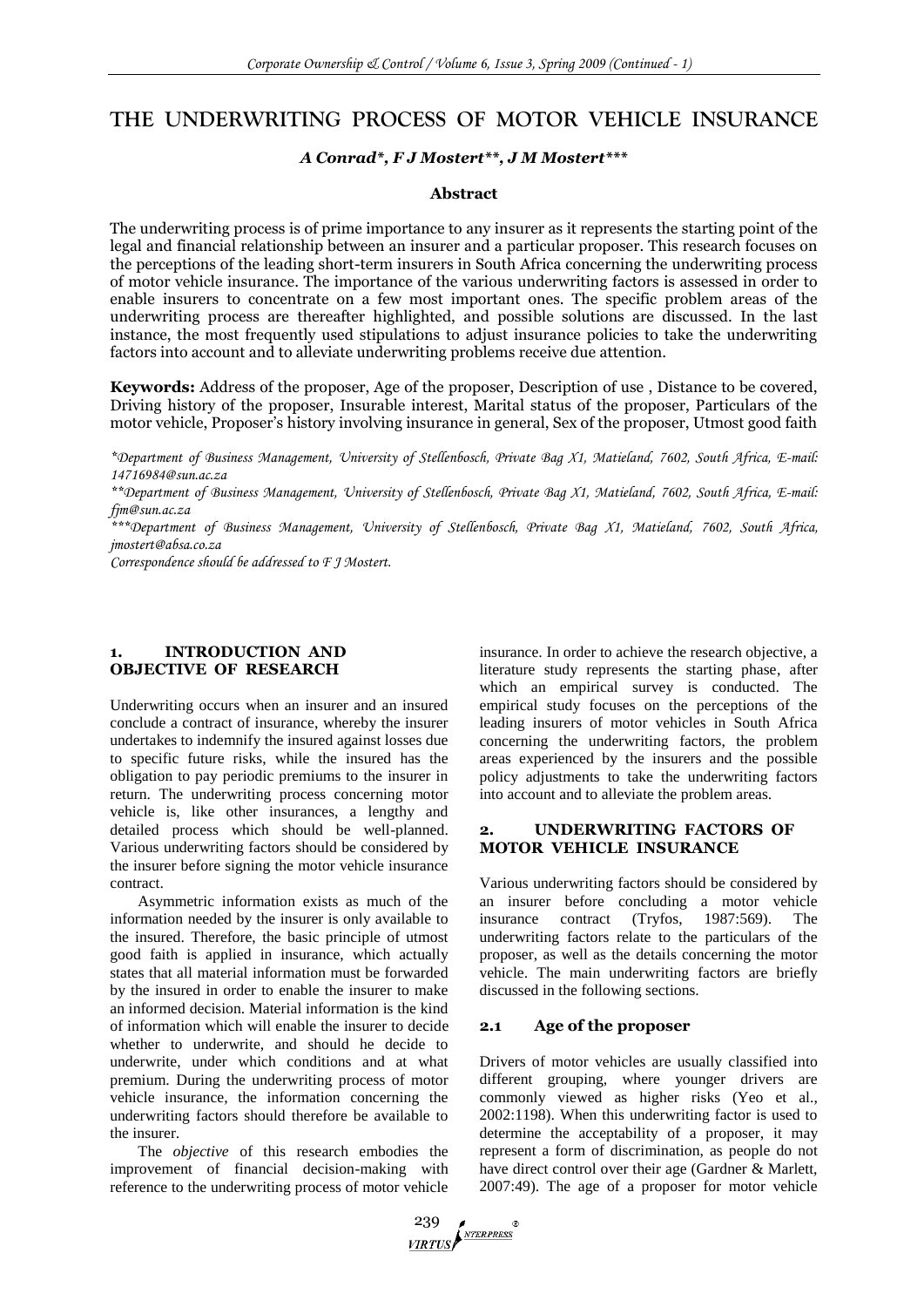insurance may however be perceived as a proxy for maturity, indicating differences in responsible behaviour (Wiegers, 1989:172). When used as a guideline rather than a central underwriting variable, the age of a proposer should be of big value to an insurer.

# **2.2 Sex of the proposer**

To use sex as an underwriting factor may be regarded as discriminatory, because people cannot choose their sex. Men are sometimes viewed as a higher risk and therefore have to pay a higher premium to counter the higher risk. Wiegers says that the reasoning behind a possible higher accident frequency for men, is that men as a category may have a higher tendency to aggressive behaviour (1989:169). This rationale may be seen as unacceptable in the current society where everybody, irrespective of their sex, is perceived to be equal. To be reasonable, sex may only be employed as an underwriting factor when it can be proved that men cover more mileage than women, and are therefore expose to more risk.

# **2.3 Marital status of the proposer**

The use of marital status as a rating variable in motor vehicle insurance may also lead to the conclusion that single persons are more irresponsible compared to married people (Wiegers, 1989:173). Marital status is sometimes regarded as a measure of maturity as married people are seen to be more settled down and responsible. These views discriminate against homosexual and single people, as marriage is a personal choice or belief. Insurers should be very careful to use marital status as an underwriting factor because that may be perceived by the civil society as being discriminatory.

# **2.4 Driving history of the proposer**

The driving history of a proposer may help an insurer to determine the level of associated risk. The rationale of considering the previous driving history is that driving habits may be indicated by past traffic offences and convictions (Hoffer & Miller, 1979:444).

On the other hand, Butler and Butler have recognised in their study that there are no safe drivers, because accidents and traffic violations occur randomly due to the possibility that particular detrimental conditions may exist at that point in time (1989:201). It should also be considered that the information is not always reliable or complete, and that external forces which are out of the driver's control, may cause the accident. Conclusions about a proposer's driving history may be problematic and should therefore be carefully evaluated by an insurer whenever it is considered as an underwriting factor in motor vehicle insurance (Sloan & Githens, 1994:34).

# **2.5 Address of the proposer**

The address of the proposer indicates the territory in which the motor vehicle will mainly be used. As each territory has its own characteristics relating to different traffic conditions and density, as well as different population concentrations, studies showed that territory is often a very valuable rating factor when underwriting motor vehicle insurance (Gardner & Marlett, 2007:54; Witt, 1979:33-60).

It should however be taken into consideration that problems may arise when two adjacent territories are classified as a high and a low risk area. People living directly outside the low risk area will be charged higher rates due to the higher risk, even though they may be of a low risk nature. The classification of high and low risk areas should therefore have an intermediate area with a moderate risk to accommodate low risk proposers living in higher risk areas, and vice versa.

#### **2.6 Proposer"s history involving insurance in general**

A proposer's attitude towards risk and insurance in general is an important underwriting factor in motor vehicle insurance. An insurer is however at an informational disadvantage as proposers may tend to underreport their history involving insurance in general. Although the basic principle of utmost good faith stipulates that all material information must be forwarded by the insured to enable the insurer to make an informed decision, policyholders switching to another insurer may not be the best proposers and perhaps not disclosing all relevant facts about their insurance history.

While a proposer's history relating to insurance in general should be included as one of the underwriting factors of motor vehicle insurance, it should not be given too much weight, as information is not always reliable and complete. Insurers should rather focus on specific aspects, like previous refusals of cover to the owner of the motor vehicle or previously detected fraudulent claims, in order to assess a proposer's attitude to insurance in general (Viaene et al., 2007:565-569).

# **2.7 Ownership of or financial interest in the motor vehicle**

An prerequisite for all first party proposers of motor vehicle insurance is that they should have an insurable interest in the subject matter. An insurable interest exists when a legal or financial relationship is found between the proposer and the subject matter of the insurance, and when the proposer will experience a financial loss if the subject matter is damaged (Dinsdale & McMurdie, 1987:245; Hansell, 1987:135). No claim will be paid by an insurer if an insurable interest is not present. When underwriting

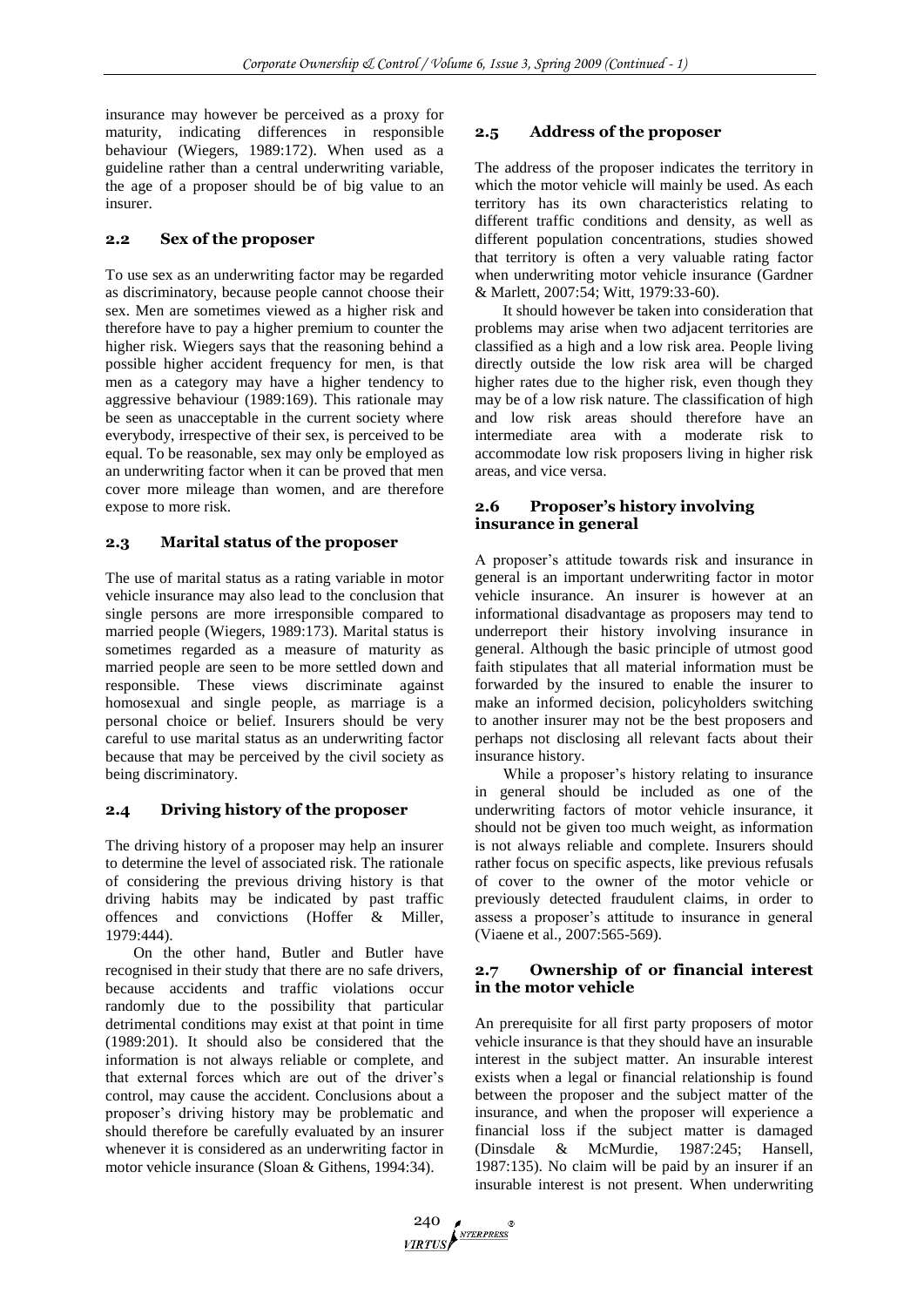motor vehicle insurance, one of the factors to be considered has to be whether an insurable interest exists between the proposer and the subject matter, otherwise the contract of insurance will be null and void.

#### **2.8 Description of use and distance to be covered by the motor vehicle**

Every motor vehicle will have a description of use in the particular insurance policy. Usually there are a few categories, like use for personal, business or farming purposes. The description of use is an indication of the level of risk associated with the employment of the motor vehicle and is also an indication of the mileage to be covered within a year. According to Litman, studies have shown that annual crash rates tend to increase when a motor vehicle's annual mileage increases (2005:38).

To employ the distance to be covered by the motor vehicle in a year as an underwriting factor, is not very feasible as it is mostly based on an estimate by the proposer of the insurance. It is only human to underestimate the mileage, as the proposer stands to benefit from under forecasting the mileage by paying a lower premium.

# **2.9 Particulars of the motor vehicle**

The particulars of the motor vehicle represent the characteristics thereof which make the vehicle different from other motor vehicles. This section therefore focuses on the type of the motor vehicle and the associated value, the age of the vehicle and the safety features added to protect the passengers and the motor vehicle. The type and the associated value of the motor vehicle are two underwriting factors which can be easily determined. The rationale behind lower premiums for older motor vehicles is that the repair cost of a new motor vehicle is usually higher than that of an older one. Advances in motor vehicles have seen a great improvement in technology which leads to increased repair cost, for example the use of aluminium as a building material in newer cars (Horn, 2008:44-48). Safety features to protect the passengers mainly relate to the airbag systems as well as antilocking braking systems (Perissinotti, 2008:54 & 57). Airbag systems may offer bodily protection and reduce fatalities during motor vehicle accidents (Kneuper & Yandle, 1994:107). On the other hand, Weiss has shown that air bags may have negative effects when employed on young children and small adults (1998:206). There are various safety features to protect the motor vehicle against theft and break-ins, for example the fitting of gear locks, alarm systems, anti-hijacking systems and tracking devices. While underwriting a motor vehicle, an insurer should take these safety features into consideration when deciding whether to underwrite, and should he decide to underwrite, under which conditions and at what premium.

# **3. RESEARCH METHODOLOGY**

This study aims to identify the key variables used in the process of underwriting motor vehicle insurance. The aim will not only be to identify the underwriting factors, but also to embark on an empirical study to discover the importance and weighting of these variables to various insurance companies. These underwriting factors differ between companies based on their approach, cost objectives or target market. There should, however, exist a degree of consistency between these companies with regard to the variables used and their importance. This study aims at pinpointing the underwriting factors and the problems encountered with them. The ultimate objective will be to suggest solutions to the particular problems to improve financial decision-making by insurers.

The empirical research of this study involved short-term insurance companies operating in the South African market. According to a confidential report by Santam Limited (2007:6, 11 & 21) it is clear that 82.6% of the total gross premiums written for motor vehicle insurance were underwritten by nine short-term insurers (in the general segment) in 2006. These nine short-term insurers represent the universe of this empirical study and they were asked to complete the questionnaire regarding this research topic. It seems appropriate to only select the top nine insurers as the remaining 17.4% market share were covered by a large number of smaller insurers. These nine selected are considered to be the market leaders and should also possess greater experience in the insurance business, as well as the underwriting process itself. A questionnaire was drafted and sent to insurers by mail together with an invitation letter in 2008 to learn about various aspects of the underwriting process of motor vehicle insurance. The questionnaires were sent to the underwriting managers of the respective companies, as they are viewed as being most knowledgeable of the relating aspects of underwriting. After following up, eight completed questionnaires were available. The results obtained therefore do not represent 82.6% of the gross premiums written as stated before, but 74.45% (Santam Limited, 2007:6, 11 & 21).

# **4. EMPIRICAL RESULTS**

The empirical results focus on the importance of the various underwriting factors, the problem areas of the underwriting process, and policy adjustments to take the underwriting factors into account and to alleviate the problem areas.

#### **4.1 Underwriting factors**

The importance of the underwriting factors as mentioned by the respondents appears in the following table. A Likert interval scale was used, ranking from extremely important to not important.

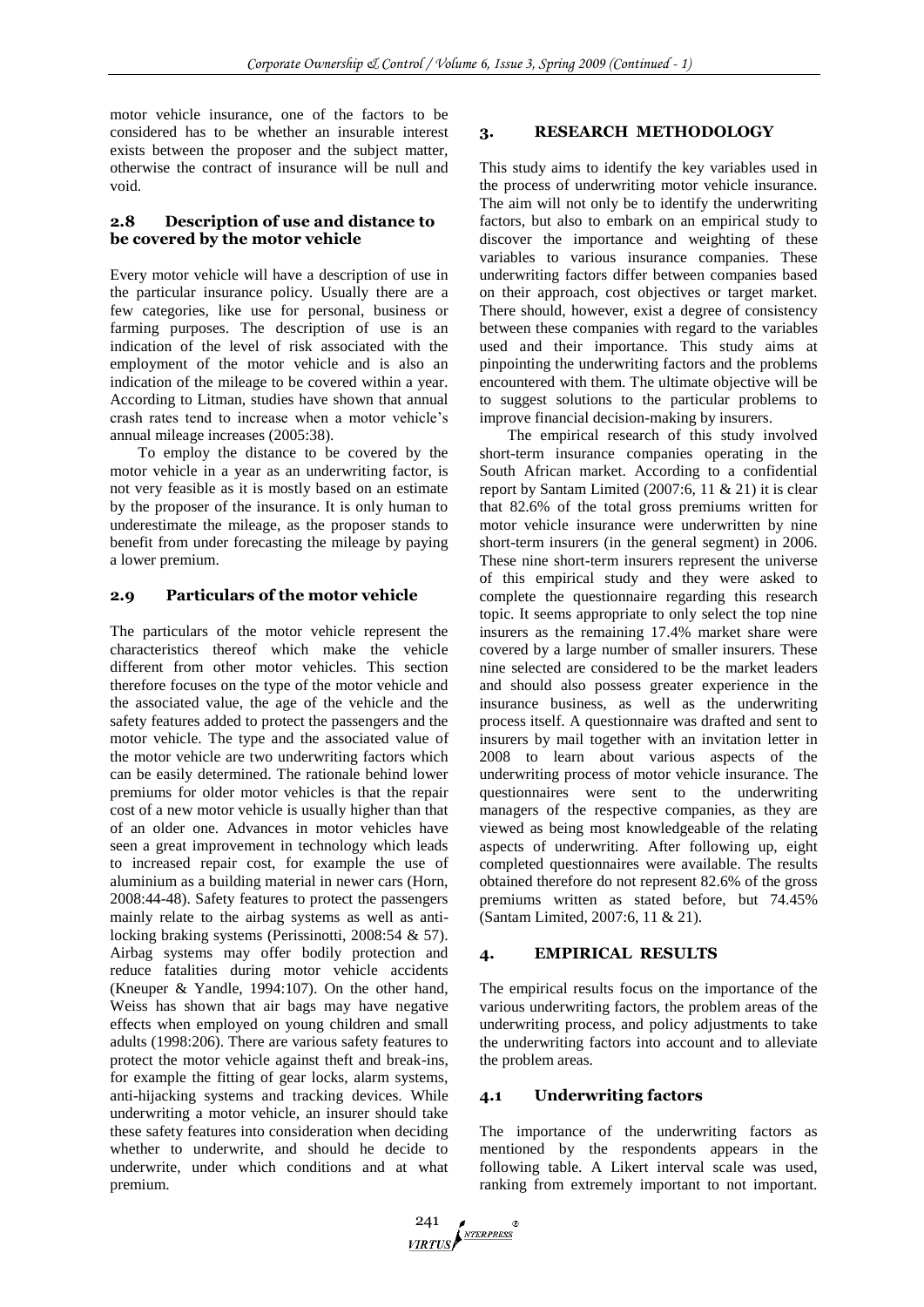| <b>Underwriting factors</b>                                                                                                                                                                         | Extremely      | Highly         | Moderately     | Little       | Not important |
|-----------------------------------------------------------------------------------------------------------------------------------------------------------------------------------------------------|----------------|----------------|----------------|--------------|---------------|
|                                                                                                                                                                                                     | important      | important      | important      | important    |               |
| Name and address of the owner of the<br>motor vehicle                                                                                                                                               | 6              | $\overline{2}$ |                |              |               |
| Age of the owner of the motor vehicle, or<br>any person who (to the owner's<br>knowledge) will drive the motor vehicle                                                                              | 8              |                |                |              |               |
| The number of years that the owner of the<br>motor vehicle, or <i>any person</i> who (to the<br>owner's know-ledge) will drive the motor<br>vehicle, are duly and fully licensed                    | 5              | 1              | 1              |              | 1             |
| Particulars of previous motor accidents<br>(not claims) involving the <i>owner</i> of the<br>motor vehicle, or <i>any person</i> who (to the<br>owner's know-ledge) will drive the motor<br>vehicle | $\tau$         | $\mathbf{1}$   |                |              |               |
| Particulars of previous convictions of the<br>owner of the motor vehicle, or any person<br>who (to the owner's knowledge) will drive<br>the motor vehicle                                           | $\overline{4}$ | $\mathfrak{2}$ | 1              | 1            |               |
| Particulars of previous <i>refusals</i> of cover to<br>the owner of the motor vehicle, or any<br><i>person</i> who (to the owner's know-ledge)<br>will drive the motor vehicle                      | $\overline{5}$ | $\overline{2}$ | 1              |              |               |
| Particulars of the <i>motor</i> vehicle                                                                                                                                                             | 6              | $\mathbf{1}$   | $\mathbf{1}$   |              |               |
| Particulars of the owner-ship of or<br>financial interest in the motor vehicle                                                                                                                      | 3              | $\overline{2}$ | $\overline{c}$ | 1            |               |
| Particulars of the storage of the motor<br><i>vehicle</i> over night                                                                                                                                | $\overline{4}$ | $\mathfrak{2}$ | $\overline{2}$ |              |               |
| Particulars of whether the <i>motor vehicle</i> is<br>fitted with an <i>alarm system</i> and/or a <i>gear</i><br>lock                                                                               | $\mathfrak{D}$ | $\mathfrak{2}$ | $\overline{c}$ | 1            | -1            |
| Description of use of the motor vehicle for<br>the professions and/or busi-ness of the<br>various drivers                                                                                           | 6              | $\mathbf{1}$   |                |              | $\mathbf{1}$  |
| Distance to be covered by the motor<br><i>vehicle</i> during the next 12 months                                                                                                                     | $\mathbf{1}$   | $\mathfrak{2}$ | $\mathbf{1}$   | $\mathbf{1}$ | 3             |

Note: Seven other underwriting factors were mentioned by only one insurance company each and were excluded from the above table.

The results as it appears in Table 1 have to be weighed to clearly determine which underwriting factors the insurers have placed the most emphasis on. Although a Likert interval scale has been used, it has become important to assign points to appropriate responses (votes) as it then becomes possible to determine the ranking of each underwriting factor. It must be emphasised that it was stated on the questionnaire that the Likert interval scale forms a continuum, which makes the calculation of weights possible (Albright, Winston & Zappe, 2002:224-229 & 245).

A score has been assigned to all relevant responses (votes) and the totals calculated. A score of five has been assigned to an "extremely important" response, four to a "highly important" response, three to a "moderately important" response, two to a "little important" response, and finally a score of one to a "not important" response. The factor analysis of the importance of the underwriting factors in a declining order of importance is shown in Table 2.

| Table 2. |  |  | Factor analysis of the importance of the underwriting factors, in a declining order |  |
|----------|--|--|-------------------------------------------------------------------------------------|--|
|----------|--|--|-------------------------------------------------------------------------------------|--|

| Total score<br>calculated | Declining<br>order of<br>importance | Underwriting factors                                                                                                                                                        |
|---------------------------|-------------------------------------|-----------------------------------------------------------------------------------------------------------------------------------------------------------------------------|
| 40                        |                                     | Age of the owner of the motor vehicle, or any person who (to the owner's knowledge) will drive<br>the motor vehicle                                                         |
| 39                        |                                     | Particulars of previous motor accidents (not claims) involving the owner of the motor vehicle, or<br>any person who (to the owner's knowledge) will drive the motor vehicle |
| 38                        |                                     | Name and address of the owner of the motor vehicle                                                                                                                          |
| 37                        |                                     | Particulars of the motor vehicle                                                                                                                                            |
| 36                        |                                     | Particulars of previous refusals of cover to the owner of the motor vehicle, or any person who (to<br>the owner's knowledge) will drive the motor vehicle                   |
| 35                        | h                                   | Description of use of the motor vehicle for the professions and/or business of the various drivers                                                                          |

 $\frac{242}{VIRTUS}$ NTERPRESS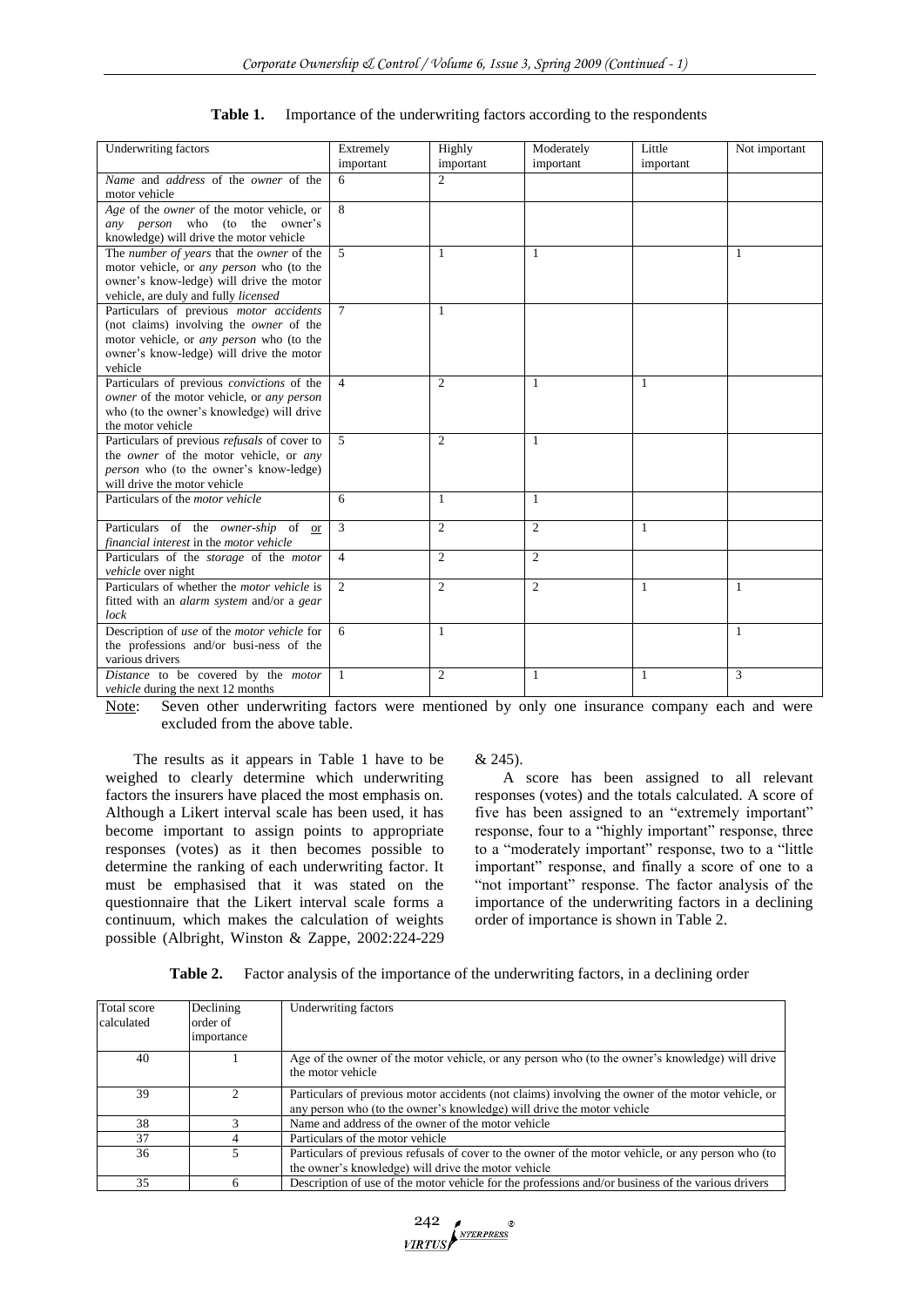| 34 |    | Particulars of the storage of the motor vehicle over night                                       |
|----|----|--------------------------------------------------------------------------------------------------|
| 33 |    | The number of years that the owner of the motor vehicle, or any person who (to the owner's       |
|    |    | knowledge) will drive the motor vehicle, are duly and fully licensed                             |
| 33 |    | Particulars of previous convictions of the owner of the motor vehicle, or any person who (to the |
|    |    | owner's knowledge) will drive the motor vehicle                                                  |
| 31 | 10 | Particulars of the ownership of or financial interest in the motor vehicle                       |
| 27 |    | Particulars of whether the motor vehicle is fitted with an alarm system and/or gear lock         |
| 21 |    | Distance to be covered by the motor vehicle during the next 12 months                            |

The age of the owner of the motor vehicle or any person who (to the owner's knowledge) will drive the motor vehicle, has unanimously been mentioned as the factor which is extremely important in the underwriting process. It is the *only* underwriting factor which was rated as extremely important by all the responding insurers. Previously in this study there was mention of concern over the use of age as a rating variable in the underwriting process of motor vehicle insurance. The reasoning over such concern being that age is a factor that changes over time and is out of control of an individual. The results show that underwriters in South Africa do not view age as discriminatory in any way as all responding insurers have rated it as extremely important. Thus age as an underwriting variable does play an important role as it is an indication of the maturity of the proposer. It will help insurers to correctly decide whether or not to underwrite, and should they decide to underwrite, under which stipulations and at what premium.

Insurers have placed the second most emphasis on the previous motor accidents of the owner of the motor vehicle or any person who (to the owner's knowledge) will operate the motor vehicle. This serves with a great deal of importance as insurers can use this to more effectively draw up the risk profile of a proposer. It does this because insurers are given information that deals directly with the loss experience of the proposer. Information like this is valuable, but not fully representative as there are a large number of smaller collisions or losses that are in many cases not reported. There are a number of problems with using this underwriting factor as a rating variable, such as lack of complete information available to insurers, but as it is very difficult to forecast the occurrence of a collision, the use of previous collisions serves with great importance.

The name and address of the owner and the particulars of the motor vehicle are the underwriting factors which are next in the declining order of importance. Although the name is critical to the inception of any contract as the parties to the contract have to be correctly specified, it does serve a purpose in underwriting as it may be in the data base of a particular group of insurers indicating previous experiences and blacklisting. The address of the proposer does play a big role; it helps insurers to assign the proposer into a territory rating. Using a territory rating an underwriter can identify the losses associated with a particular geographical area. Doing so enables them to build a proper risk profile of the proposer and assign a correct premium to losses forecasted.

The particulars of the motor vehicle without a doubt have a central role to the contract as it provides an indication of the extent of indemnity concerning the motor vehicle of the proposer. This is due to the fact that an indemnity in motor vehicle insurance is based on the retail value of the motor vehicle at the time of the loss. It also helps to identify the losses associated with a particular make and model of motor vehicle.

Particulars of previous refusals of cover to the owner of the motor vehicle or any person who (to the owner's knowledge) will drive the motor vehicle, has been mentioned as the fifth most important underwriting factor. This is not surprising as refusals of cover provide information on the proposer that could be of a possible negative influence. Proposers would prefer not to have insurers know about such instances of refusal. It provides insurers with an unbiased source of information, and also alerts the insurer about a proposer's attitude and behaviour when involved with insurance. It is difficult to obtain such information as proposers may not always be willing to furnish such information, while insurers are not always willing to share information with other insurers. Insurers should place great attention on this factor while underwriting as it could greatly affect their choice whether to accept a risk or not.

Description of use of the motor vehicle has also been shown to have a great influence as a rating factor in the underwriting process. Six of the eight insurers have stated that it is extremely important to the process of underwriting. This factor may be closely related to the estimated mileage to be covered, but according to the opinions of insurers, the description of use is a far more important underwriting factor than the distance to be covered by the motor vehicle during the next 12 months. The use of the motor vehicle allows an insurer to forecast risks associated with the motor vehicle as they are made aware of who will operate the motor vehicle and when it will be used.

Particulars of the storage of the motor vehicle over night take up the position of seventh most important factor in underwriting. It is not as important in underwriting as are the first few factors discussed, but does have a bearing on the premium calculation. It is important as when the motor vehicle is not in use, it may become vulnerable to theft or break ins. Thus storage of the motor vehicle at a particular place helps to understand the likelihood of such events occurring. Safety features such as alarm systems and/or gear locks perform a similar job to the storage of the motor vehicle. They allow the insurer to determine the vulnerability of the motor vehicle when not in use.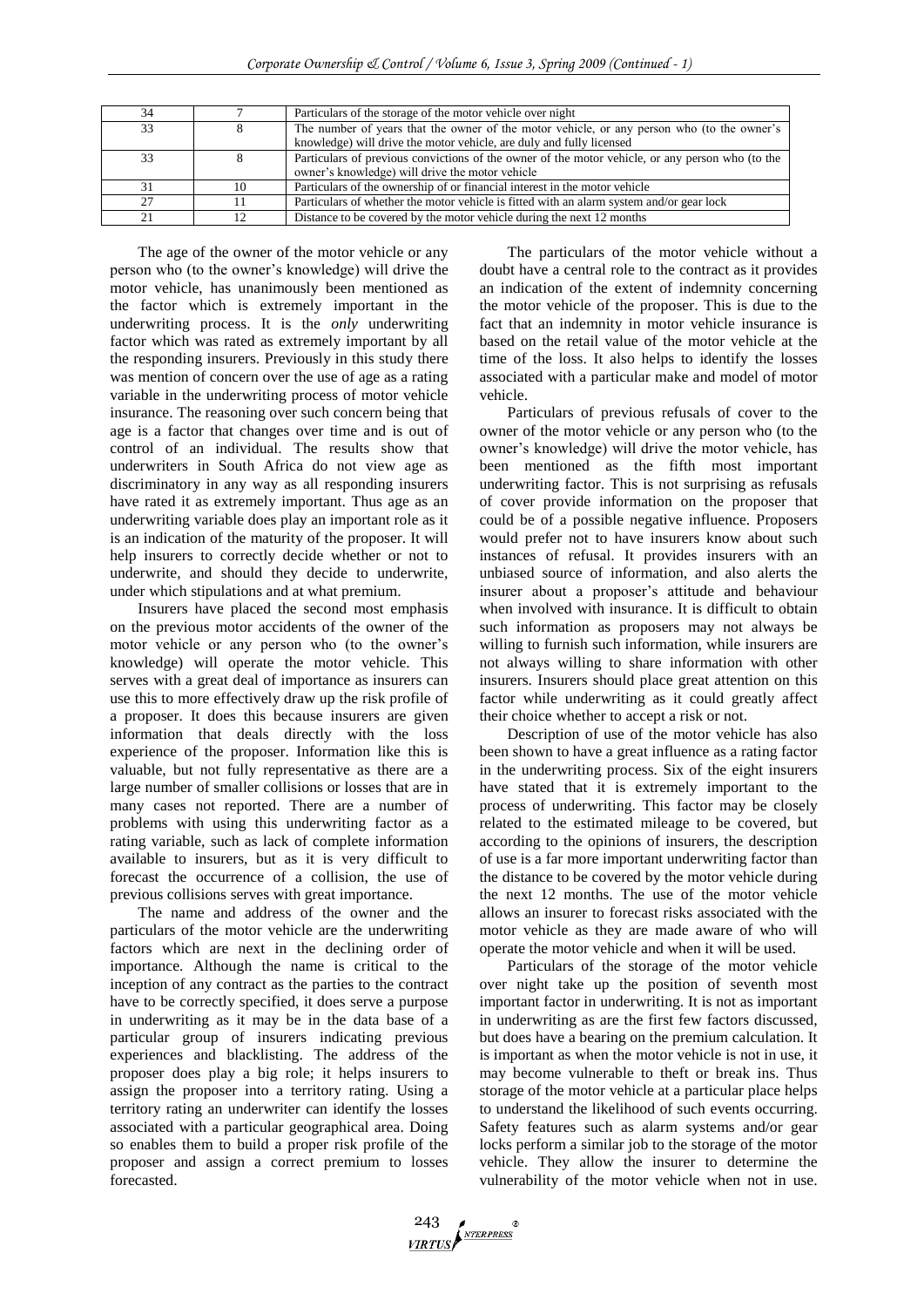They also help to determine the level of safety the proposer practices, and so also determine whether it is a good or bad risk. The use of safety features, as alarm systems and gear locks, is of little importance in underwriting as indicated by the responding insurers. The use of these two underwriting factors may play a more significant role when used in conjunction with other variables such as territory and particulars of the motor vehicle.

The number of years the owner of the motor vehicle, or any person who (to the knowledge of the owner) will drive the motor vehicle, are duly and licensed, is an underwriting factor that usually may be related to the age of the driver. The insurers have placed no particular emphasis on this as a rating variable; this might be due to the fact that age serves as a proxy for this kind of information. An insurer can obtain or assume this kind of information directly from obtaining the age of the particular drivers. This shows that these two underwriting factors overlap each other and that inclusion of both is rather unnecessary. The age of the drivers may not only provide information on driving ability, but also on other aspects such as maturity and attitude of the proposer.

The remaining two underwriting variables to be discussed are the previous convictions of the owner of the motor vehicle and anyone who (to the owner's knowledge) will operate the motor vehicle (which has the same total score according to Table 2 as the previous underwriting factor), as well as the particulars of ownership of or financial interest in the motor vehicle. These variables have not been given much emphasis by the responding insurers, which show that they are of not much importance to underwriting. The previous convictions of the owner or other drivers do not provide the insurer with much information regarding the experience of the particular drivers with motor vehicles. It does however present the insurer with information on the character of the drivers, as well as the integrity of the drivers on a whole. Ownership of or financial interest in the motor vehicle does however have an effect on underwriting itself, as it is a condition obtaining an insurance policy. It should nevertheless have little effect on the calculation of the premium as it does not affect the risk profile of the proposer, nor does it alter the probability of a loss occurring. Ownership of or financial interest in the motor vehicle by the insured will be further discussed in the next section as it does present itself as a common problem faced by insurers.

# **4.2 Problem areas of the underwriting process**

The respondents were asked to identify the problem areas of the underwriting process. The following four main problem areas were mentioned in a declining order of importance:

(a) Breach of contract by proposers is the most important problem of the underwriting process. A lack of education on matters concerning motor vehicle insurance may be the cause of this problem. It is being suggested that the facts should be checked at the inception of the contract and that honesty should be emphasised. It appears that voice recording when concluding the contract may have a positive effect to obtain information from the proposers that is true.

(b) Proposers not having an insurable interest are also a major problem of the underwriting process. Once again, the education of proposers on insurance matters should be applied and the existence of an insurable interest when concluding the contract should also be checked.

(c) Persons other than the proposer driving the motor vehicle appear to be another problem of the underwriting process. The other drivers may have different risk profiles. Possible solutions may be to ask the proposer at the inception of the contract to state all possible drivers of the motor vehicle, or to charge a higher excess when handling a claim. Restricting cover to only people with a particular risk profile may have negative effects on an insurer's business.

(d) The storage of the motor vehicle over night was also mentioned as a problem area in the underwriting process. Charging a higher excess when a claim is lodged may be a solution to solve this problem. Informing the proposer when concluding the contract that cover will not be available if the motor vehicle is not stored in a garage over night may also have the appropriate effect.

Other problem areas were also mentioned by die respondents. They are that the security of the motor vehicle is not as stated and the driver may be either under-insured or over-insured. An honest approach by both parties and the education of the proposers in insurance matters may be of help in this instance.

# **4.3 Policy adjustments to take the underwriting factors into account and to alleviate the problem areas**

The underwriting problems experienced may be alleviated by the insurers by adjusting the stipulations of the insurance policy to take the underwriting factors into consideration. The leading insurers were asked to indicate how frequently they are using particular stipulations for this purpose, using once again a Likert interval scale which forms a continuum. The results appear in Table 3.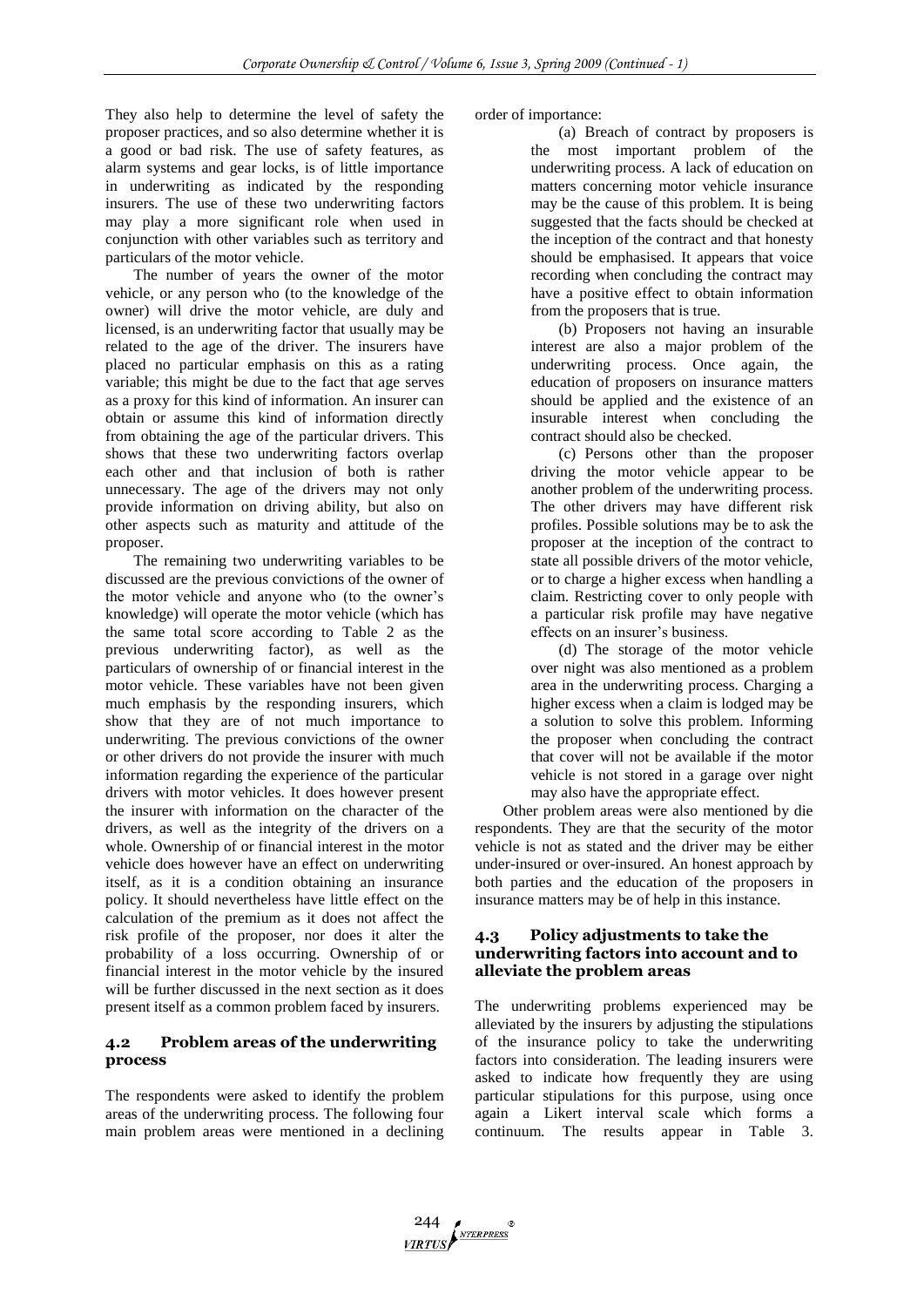|  |  |  | Table 3. Frequency of stipulations used to adjust insurance policies to take underwriting factors into account |
|--|--|--|----------------------------------------------------------------------------------------------------------------|
|--|--|--|----------------------------------------------------------------------------------------------------------------|

| Stipulations used                            | Always | Very often     | Some-times    | Seldom        | Never |
|----------------------------------------------|--------|----------------|---------------|---------------|-------|
|                                              |        |                |               |               |       |
| Adjust the level of the premium              |        | 6              |               |               |       |
| Require an excess (de-ductible) to $\vert$ 5 |        |                |               |               |       |
| be paid when a claim is made                 |        |                |               |               |       |
| Require that the motor vehicle 2             |        | $\mathfrak{D}$ | $\mathcal{L}$ |               |       |
| must be fitted with an alarm system          |        |                |               |               |       |
| and/or a gear lock                           |        |                |               |               |       |
| Require that all drivers of the 3            |        | $\mathfrak{D}$ |               |               |       |
| motor vehicle which is covered               |        |                |               |               |       |
| must be over a particular age                |        |                |               |               |       |
| Require that all drivers of the 2            |        |                |               | $\mathcal{D}$ |       |
| motor vehicle which is covered               |        |                |               |               |       |
| must be duly and fully li-censed for         |        |                |               |               |       |
| a particular number of years                 |        |                |               |               |       |

Note: One of the eight insurers did not complete this question.

Results as it appears in Table 3 have to be weighed to clearly determine which stipulations are used most frequently by the leading insurers. A score has been assigned to all relevant responses (votes) and the totals calculated. A score of five has been assigned to an "always" response, four to a "very often" response, three to a "sometimes" response, two to a "seldom" response, and finally a score of one to a "never" response.

| Table 4. | Factor analysis of the frequency of stipulations used to adjust insurance policies to take underwriting |
|----------|---------------------------------------------------------------------------------------------------------|
|          | factors into account, in a declining order                                                              |

| Total score | Declining order of | Stipulations used                                                                            |
|-------------|--------------------|----------------------------------------------------------------------------------------------|
| calculated  | frequency          |                                                                                              |
| 32          |                    | Require an excess (deductible) to be paid when a claim is made                               |
| 28          |                    | Require that all drivers of the motor vehicle which is covered must be over a particular age |
| 27          |                    | Adjust the level of the premium                                                              |
| 26          |                    | Require that the motor vehicle must be fitted with an alarm system and/or a gear lock        |
| 22          |                    | Require that all drivers of the motor vehicle which is covered must be duly and fully        |
|             |                    | licensed for a particular number of years                                                    |

The most frequently used stipulation in terms of policy adjustments as stated by the responding insurers was that they required policyholders to pay an excess in case of a claim. While five of the insurers stated that they always require their policyholders to pay an excess, the other insurers had different opinions as they require an excess respectively very often or sometimes. The differences in opinion across insurers could be attributed to not only difference in contract conditions, but also differences in client base (personal versus corporate insurances) and market preferences. An excess is useful for insurers, as it lessens the incentive for insureds to lay false claims as they will have to pay an amount of every loss. Furthermore, an excess helps an insurer as it will prevent policyholders from making many small claims, which can be costly to an insurer.

The second stipulation that insurers are using frequently, is the requirement that all drivers of the motor vehicle to be covered must be over a certain age. The results of this question varied as there was no consistency in the answers. Differences in insurers' attitudes could be the reason behind this finding. The insurers who showed less interest in this condition are the most interesting, as they may show a preference to rather charge a higher excess to those policyholders that fall under the minimum age

required. This would be simpler as it would save resources and time from adjusting the policy. It could prevent the owners of motor vehicles from allowing younger drivers to operate the vehicle as it would have a bearing on the excess amount at the time of claim settlement.

The leading insurers have placed the adjustment of the premium's level as the third most frequently used stipulation. Six of the responding insurers stated that they adjust their premiums very often to take the underwriting factors into account. This does make us aware that although premiums are thought to be reasonably fixed, insurers do adjust them to take new factors into account.

Insurers were then asked whether they would adjust the policy stipulations for requiring that a motor vehicle must be fitted with an alarm system and/or a gear lock. Only two responding insurers stated that they would always adjust the policy to take these stipulations into account, while two insurers opted to very often adjust the policy for such features. This gives evidence that some insurers do not always place a great amount of emphasis on installing alarm systems and/or gear locks. The choices of the insurers may also reflect the possibility that some insurers may have a wealthier client base where motor vehicles with superior safety features are offered as standard